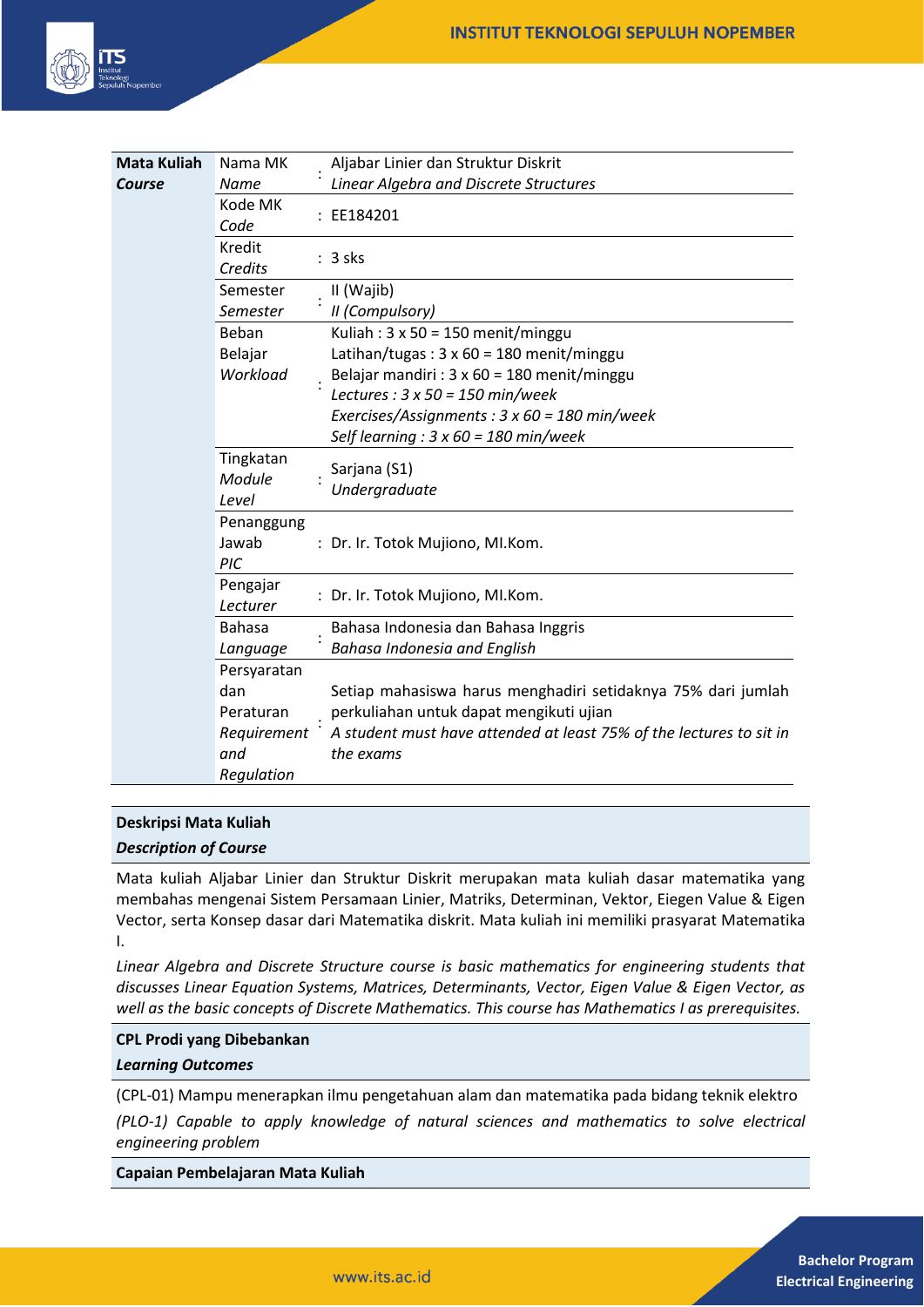

#### *Course Learning Outcomes*

(CPMK-01) Menguasai konsep teori dasar aljabar linier yang mencakup teori sistem persamaan linier, matriks, determinan, permasalahan eigen value & eigen vector, bentuk – bentuk vektor, serta beberapa konsep matematika diskrit (Himpunan, Relasi, Graph).

*(CLO-01) Mastering the basic theoretical and concepts of linear algebra which includes systems theory of linear equations, matrices, determinants, eigen value & eigen vector problems, vector forms, as well as some discrete mathematical concepts (Sets, Relations, Graphs).*

(CPMK-02) Mampu memformulasikan permasalahan matematika dan menyelesaikannya menggunakan konsep sistem persamaan linier, matriks, determinan, permasalahan eigen value & eigen vector, bentuk – bentuk vektor, serta permasalahan matematika diskrit.

*(CLO-02) Able to formulate mathematical problems and solve the problem using concepts of linear equations system, matrices, determinants, eigen value & eigen vector problems, vector forms, and discrete mathematical problems.*

(CPMK-03) Mampu menunjukkan kinerja mandiri, bermutu, dan terukur dalam menganalisis permasalahan matematika teknik menggunakan konsep aljabar linier dan matematika diskrit. *(CLO-03) Able to demonstrate independent, high quality, and measurable performance in analyzing mathematical problems with techniques using linear algebraic concepts and discrete mathematics.*

(CPMK-04) Mampu bertanggung jawab atas hasil kerja, baik secara individu maupun kelompok. *(CLO-04) Able to be responsible for the work, both individually and in groups*

# **Topik/Pokok Bahasan**

|                              | <b>Main Subjects</b>                          |  |  |  |  |
|------------------------------|-----------------------------------------------|--|--|--|--|
| $\mathbf{1}$ .               | Sistem Persamaan Linier & Eliminasi Gauss     |  |  |  |  |
|                              | Linear Equation System & Gauss Elimination    |  |  |  |  |
| 2.                           | Operasi-operasi Matriks                       |  |  |  |  |
|                              | <b>Matrix Operations</b>                      |  |  |  |  |
| 3.                           | Determinan                                    |  |  |  |  |
|                              | <b>Determinants</b>                           |  |  |  |  |
| 4.                           | Ruang Vektor (Euclidean & General)            |  |  |  |  |
|                              | Vector Space (Euclidean & General)            |  |  |  |  |
| 5.                           | Eigen Value dan Eigen Vector, Diagonalisasi   |  |  |  |  |
|                              | Eigen Value and Eigen Vector, Diagonalization |  |  |  |  |
| 6.                           | Himpunan, Operasi Himpunan, dan Fungsi        |  |  |  |  |
|                              | Sets, Set Operations, and Functions           |  |  |  |  |
| $7_{\cdot}$                  | Relasi                                        |  |  |  |  |
|                              | Relation                                      |  |  |  |  |
| 8.                           | Grafik                                        |  |  |  |  |
|                              | Graph                                         |  |  |  |  |
|                              | Pembelajaran dan ujian                        |  |  |  |  |
| <b>Study and examination</b> |                                               |  |  |  |  |
|                              | Latihan di kelas                              |  |  |  |  |
|                              | In-class exercises                            |  |  |  |  |
|                              | Tugas 1, 2, 3                                 |  |  |  |  |
|                              | Assignment 1, 2, 3                            |  |  |  |  |
|                              | Ujian tengah semester                         |  |  |  |  |
|                              | Mid-term examination                          |  |  |  |  |
|                              |                                               |  |  |  |  |